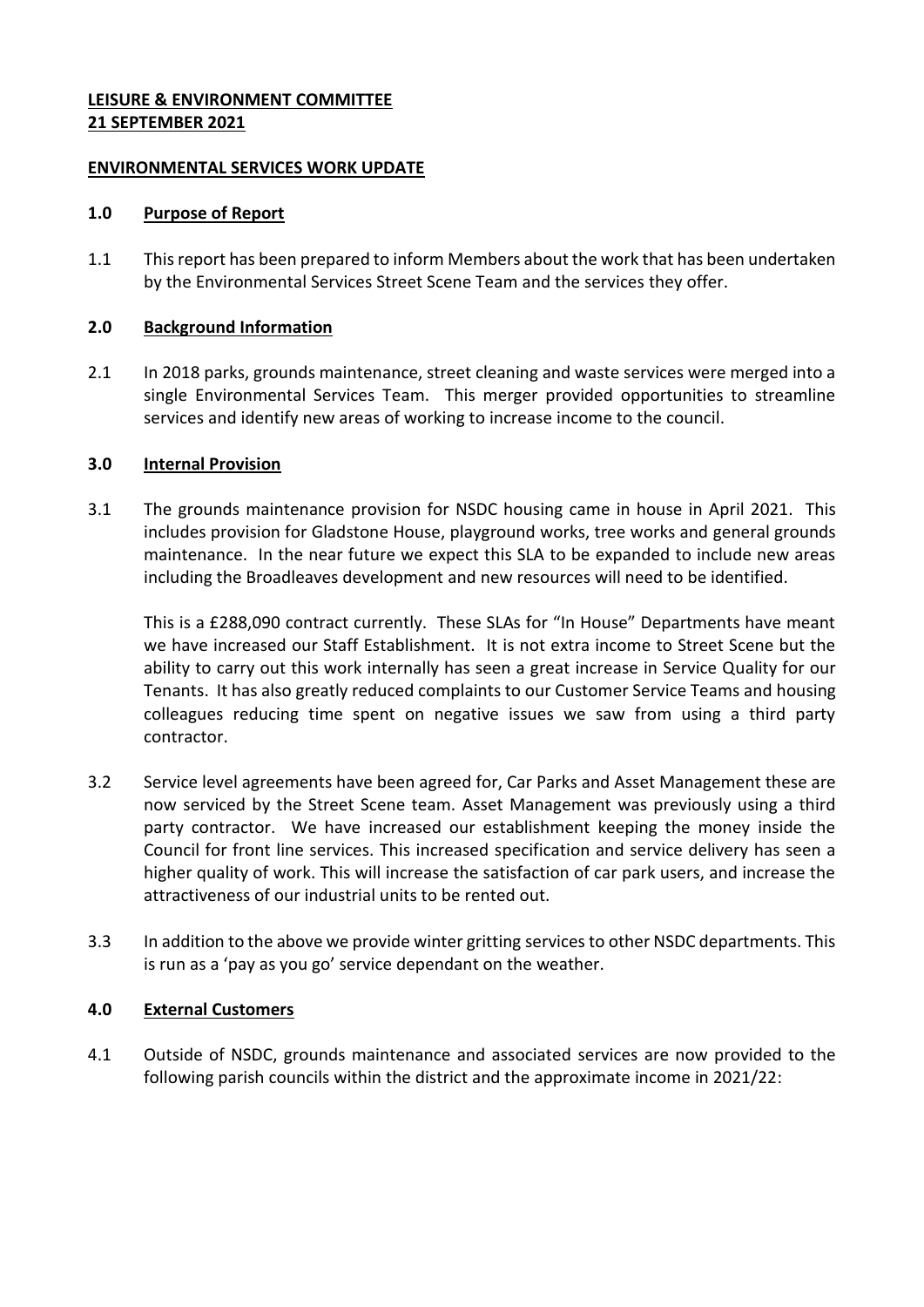| <b>Bilsthorpe Parish Council</b> | £4,016.00  |
|----------------------------------|------------|
| Chuter Ede School                | £6,636.15  |
| <b>Farnsfield Parish Council</b> | £8,696.00  |
| Hoveringham Parish Council       | £1,675.00  |
| Kings Clipstone Parish Council   | £875.00    |
| <b>Kneesall Parish Council</b>   | £470.00    |
| Lowdham Parish Council           | £13,942.00 |
| <b>Wellow Parish Council</b>     | £440.00    |
| Total:                           | £36,750.15 |

- 4.2 In addition a 1 year extension has been agreed with Newark Town Council which runs until March 2022. This contract brought in £165,902 to the Council last year. This contract covers grounds maintenance, parks and play areas, street cleansing and litter bin services. This is included in the Grounds Maintenance Budget.
- 4.3 Work with Nottinghamshire Council/Gilstrap Maintenance brought in £690.92 in 2021/22 and Active 4 Today (£1,381) started in August 2021
- 4.4 We offer a Playground Inspection Service, which we feel has enabled us to bring the standard of play grounds up throughout the district. This service provided an income of £2,835.00 in 2020/21 for annual inspections plus £2,000 for monthly and quarterly inspections.

## **5.0 Growth of the Department**

- 5.1 The increase in income has enabled internal investment. 7 full time members of staff have been recruited to work on the Housing SLA and 1 FT Member of Staff to cover the SLA with Asset Management. We have also recruited 1 member of staff on a Zero Hour Relief contract to assist with Parish Council Tender Wins. This has enabled us to offer more jobs to local people.
- 5.2 Of these new recruits we have made two existing apprentices from the Team, who had finished their Apprenticeships into full time employees. We have also introduced two New Apprentices into the NSDC Street Scene Team.
- 5.3 Our Advice and Work Quality has been through word of mouth that has provided the growth for new works within the District.

## **6.0 Service Offering**

- 6.1 We can provide a range of services to external and internal parties. These include:
	- Street Cleansing
	- Grounds maintenance
	- Winter Gritting
	- Litter and Dog Bin Servicing and Fitting
	- Play area inspections and Repairs
	- Arboricultural services
		- o Tree surveys
		- o Tree works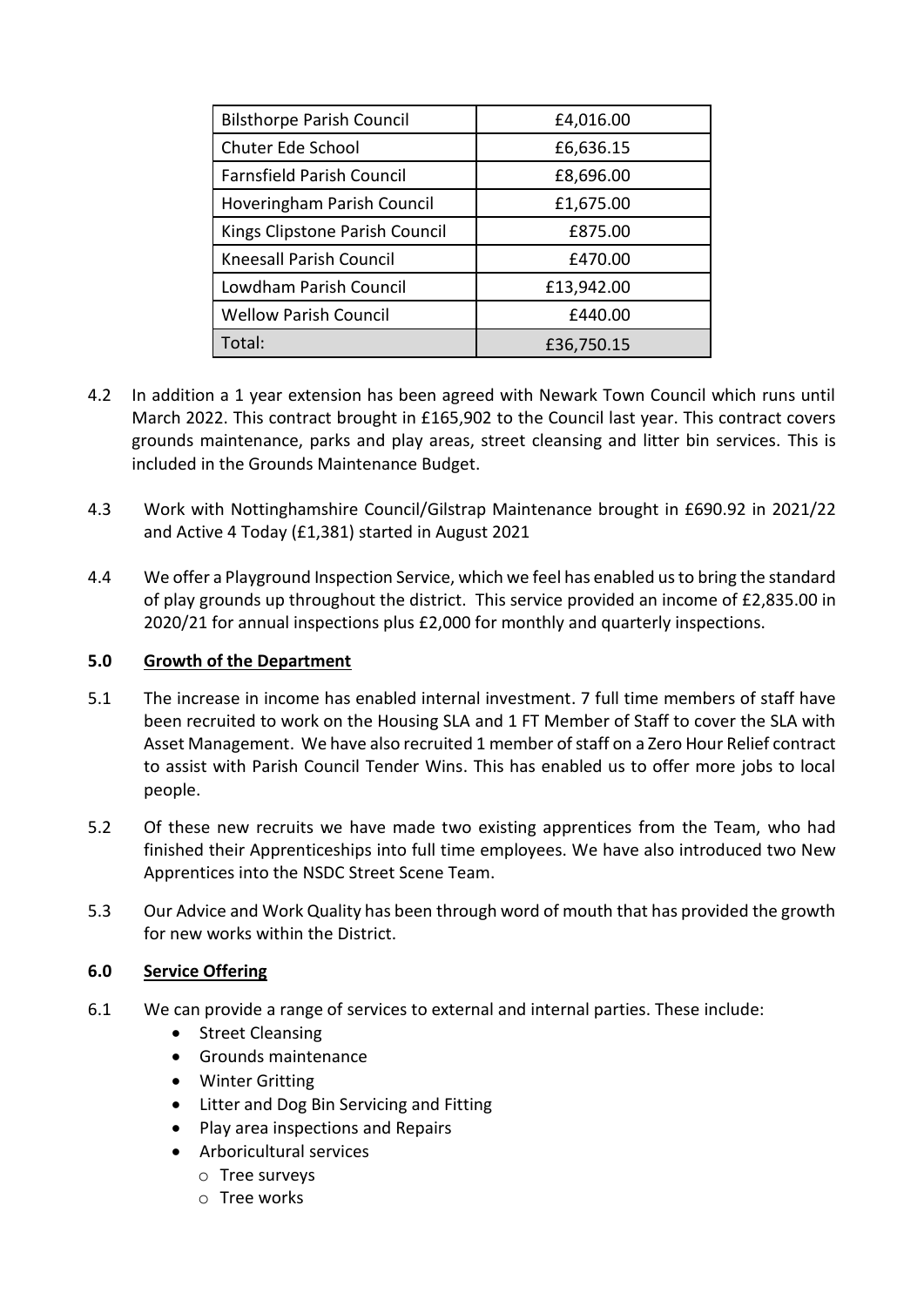6.2 We have recently started offering Arboricultural Services, conducting Tree Surveys and works. Surveys and large tree works are conducted through external providers with an admin fee being added to costs. Small tree works are conducted by our in house Street Scene Team.

# **7.0 Limitations**

7.1 There are of course some limiting factors which may prevent us from taking on additional work. The current team is working near capacity so any additional income would be offset by the need for new crew members and a vehicle. *For illustration purposes only, an annual cost of* £37,000 for a member of staff and vehicle including associated running costs. This includes *additional equipment (mowers strimmer's etc.).*

*£55,250 capital cost would need to be found to purchase a Vehicle.* 

7.2 Any significant expansion of external or internal service offering will have to be met by internal investment or a reduction in internal service standards. However, some councils have effectively created a trading arm to their Street Scene services and this may be something the Council explores in the future.

# **8.0 Equalities Implications**

- 8.1 None
- **9.0 Financial Implications** (FIN21-22/273)
- 9.1 The costs for 7 extra staff and equipment has been covered by funding from the HRA. The HRA's costs have not increased, they are funding the internal service, rather than an external provider. Car Parks and Asset Management have previously used an external company to carry out some grounds maintenance work, which is now carried out internally by Street Scene. The budgets used for the external supplier have now transferred to Street Scene to enable them to employ another member of staff, and cover other associated costs.
- 9.2 Formal contracts have been agreed with the Parish Council's listed in 4.1. This resulted in net additional income of £12,000 to the Council after funding the additional member of staff as mentioned at paragraph 9.1 above. Any additional contracts may require additional staffing and equipment, as detailed in 7.1 above.

## **10.0 Community Plan – Alignment to Objectives**

- 10.1 The actions of the team support the following community plan objectives:
	- Continue to maintain the high standard of cleanliness and appearance of the local environment.
	- Enhance and protect the district's natural environment

## **11 RECOMMENDATIONS that:**

**(a) the significant increase in income and work conducted by the Environmental Services Street Scene Team be noted; and**